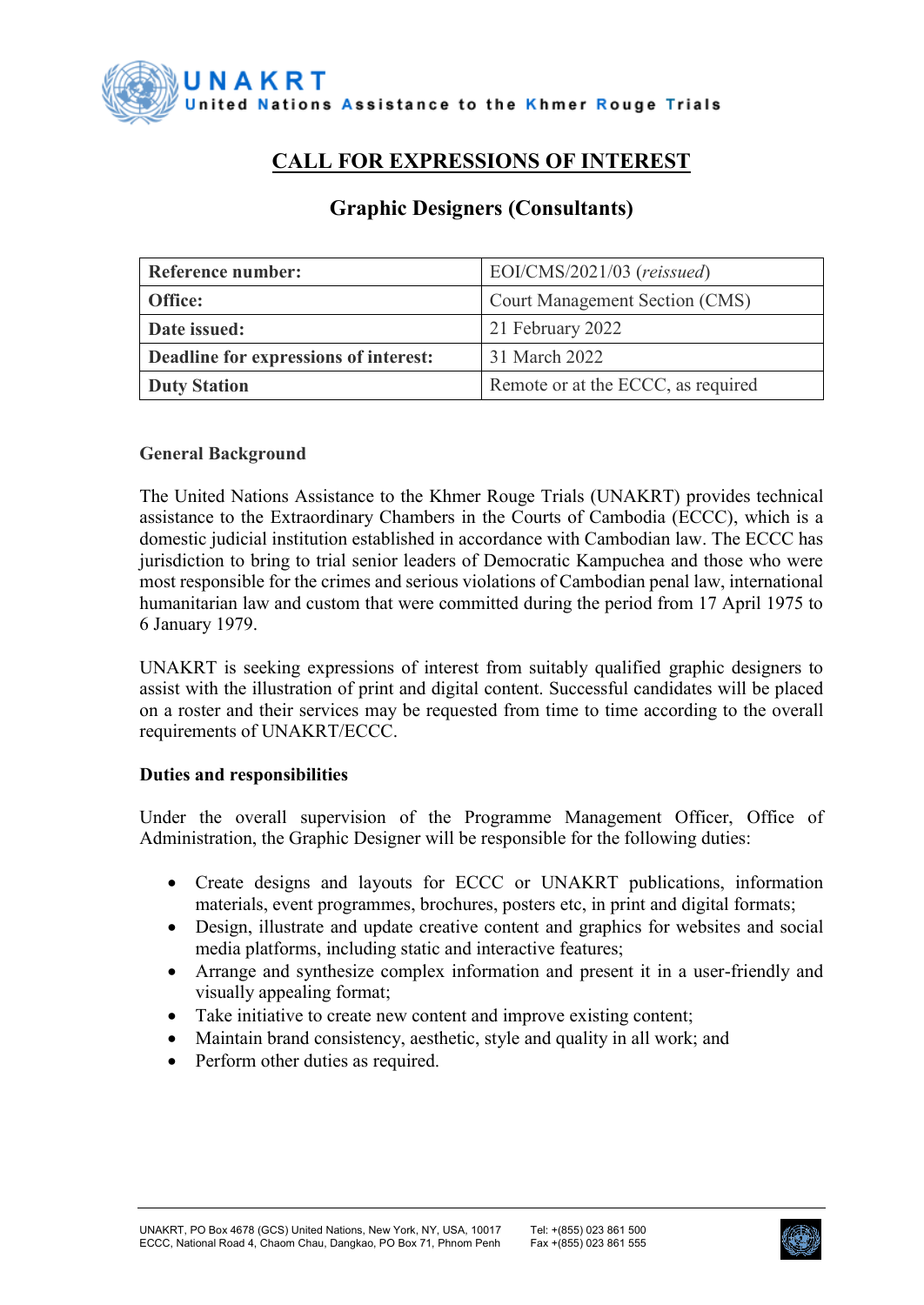## **Competencies**

**Professionalism**: Shows pride in work and in achievements, is conscientious and efficient in meeting commitments, observing deadlines and achieving results; is motivated by professional rather than personal concerns; shows persistence when faced with difficult problems or challenges; remains calm in stressful situations; takes responsibility for incorporating gender perspectives and ensuring the equal participation of women and men in all areas of work.

**Creativity**: Actively seeks to improve programmes or services; offers new and different options to solve problems or meet client needs; promotes and persuades others to consider new ideas; takes calculated risks on new and unusual ideas; thinks "outside the box"; takes an interest in new ideas and new ways of doing things; is not bound by current thinking or traditional approaches.

**Technological Awareness**: Fully proficient computer skills and use of relevant software and applications, e.g., graphic design software; keeps abreast of available technology; understands applicability and limitations of technology to the work of the office; actively seeks to apply technology to appropriate tasks; monitors technology trends.

## **Qualifications**

**Education**: University degree or diploma in graphic design, visual arts, media, communications, marketing, advertising or a related field is required. Substantial experience in these areas may be considered in lieu of a formal qualification.

**Experience**: A minimum of two (2) years of professional experience in graphic design or related field is required. Experience in English in an international environment is an advantage. Experience with, or knowledge of the ECCC is an advantage.

**Language**: The official working languages of the ECCC are Khmer, English and French. For this consultancy, fluency in English and/or Khmer is required. Knowledge of French is an advantage.

**Computer skills**: Proficiency in relevant computer applications, e.g. Microsoft Word and Adobe Creative Cloud (Photoshop, Illustrator, InDesign etc) is required. Working knowledge of HTML, CSS and JavaScript is an advantage.

#### **Assignment fees**

Fees are set in accordance with the size and scope of assignments, and are subject to standard UN consultancy rates.